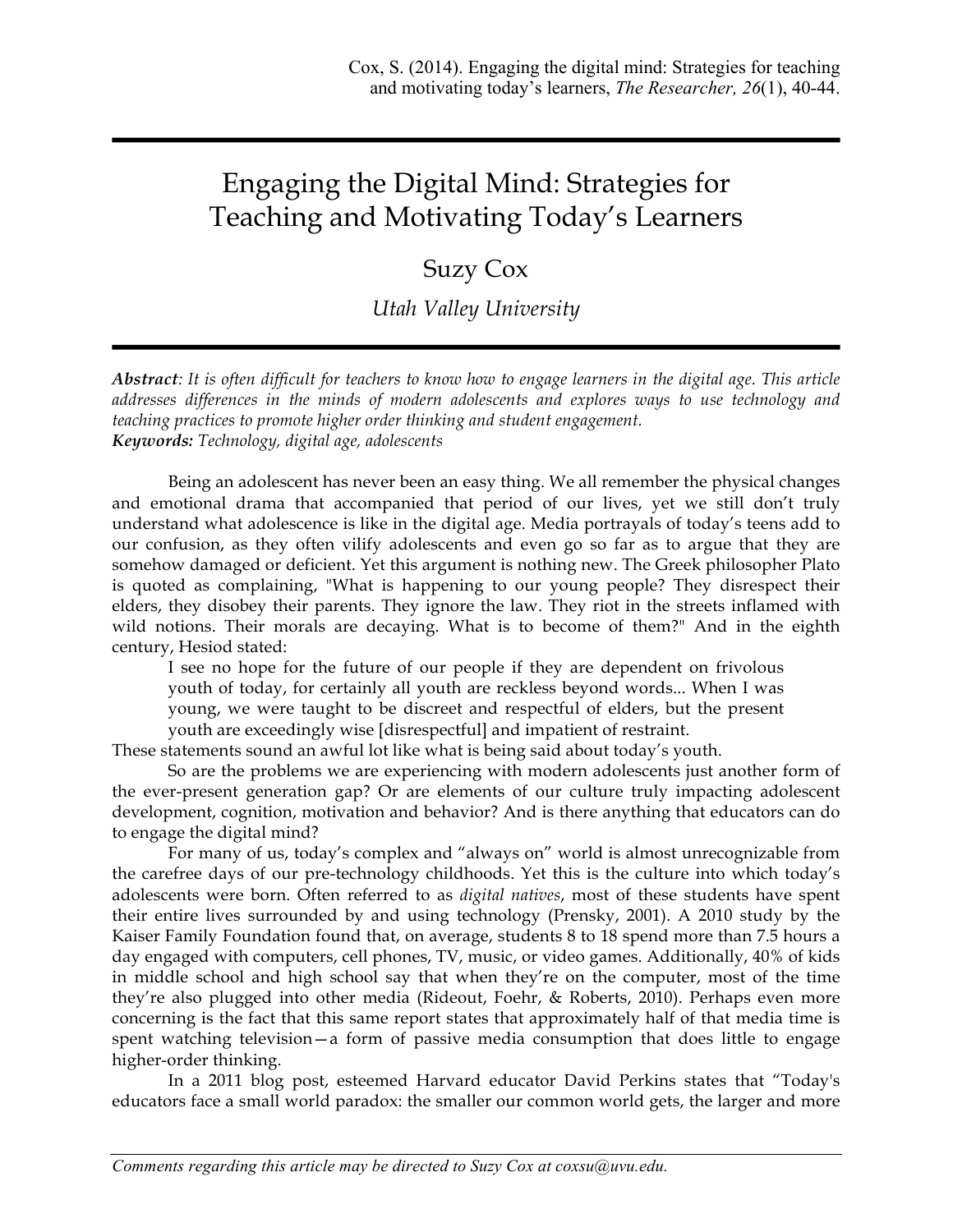complicated our personal worlds become." In other words, children are growing up in a time of unprecedented access to information and people, which has both drawn the world closer and made their lives infinitely more complex. And it shows. According to Twenge (2006), rates of depression and anxiety are significantly higher in today's adolescents than in previous generations, perhaps due to their constantly connected culture. Twenge comments that, "Many teens feel that the world demands perfection in everything, and some are cracking under the pressure" (2006, p. 4). Emerging research is also starting to paint a picture of the relationship between anxiety and students' use of common technologies such as texting, Facebook and smartphones (Lepp, Barkley, & Karpinski, 2014; Rosen, 2012).

We are also seeing significant changes in brain function in today's adolescents. In his book, *iBrain*, Dr. Gary Small notes that the digital age has impacted everything from social skills to interpretation of language and symbols (2009). While some of these changes are positive, including increased visual acuity and mental flexibility, others are more worrisome. Small states that, "Our high-tech revolution has plunged us into a state of *continuous partial attention*…keeping tabs on everything while never truly focusing on anything" (Small, 2009, p. 18). The result is that today's adolescents live in a heightened state of stress with little time to reflect or make thoughtful decisions. This prolonged stress in turn leads to changes in the memory and emotional centers of the brain. Digital natives also tend to have shorter attention spans (Rosen, 2012) and are experiencing structural changes that are associated with passive media consumption, including delayed frontal lobe development, potentially leading to losses in higher-order thinking skills and creativity (Greenfield, 2008; Small, 2009).

Meanwhile, respected researchers and leaders such as Howard Gardner and Charles Fadel are stressing the importance of developing the exact skills that are being lost in order for today's adolescents to be successful. Gardner's *Five Minds for the Future* emphasizes the need for thinkers and leaders with disciplined, synthesizing, creative, respectful, and ethical minds  $(2009)$ . Additionally, Fadel's Partnership for  $21<sup>st</sup>$  Century Skills has worked to promote a focus on higher-order learning, communication, and innovation skills for today's students (2011).

While research on the use of technology to promote these skills and reverse the negative changes in today's adolescents is mixed, the *potential* of digital media is almost limitless. Technologies such as WebQuest (Abbitt & Ophus, 2008), digital storytelling (Ohler, 2008), and blogging (Drexler, Dawson, & Ferdig, 2007) have all demonstrated significant potential to have positive impacts on engagement, learning and cognition.

#### **IMPLICATIONS**

While technology has tremendous potential, the majority of young people's technology use is not directed toward developing higher-order thinking or other 21st Century Skills. The digital natives have had few models of how to use technology in meaningful and productive ways and have, instead and unsurprisingly, usurped their digital devices for entertainment. As gifted education researcher Caroline Sheffield puts it, "Though adolescents may enjoy using technology and are comfortable with a variety of formats, they do not necessarily know the most effective ways to apply technology as a student and a thinker" (2007, p. 1). Adults have typically adopted the same purposes for their own devices—focusing on entertainment and personal productivity—with comparatively few parents and educators investigating potential higher-order uses of technology. While we can't possibly keep up with the pace of technological development, it is past time for parents, educators, and leaders to embrace the vast potential of technology and help students learn to use it in ways that promote higher-order thinking, meaningful personal connection, reflection, and creativity.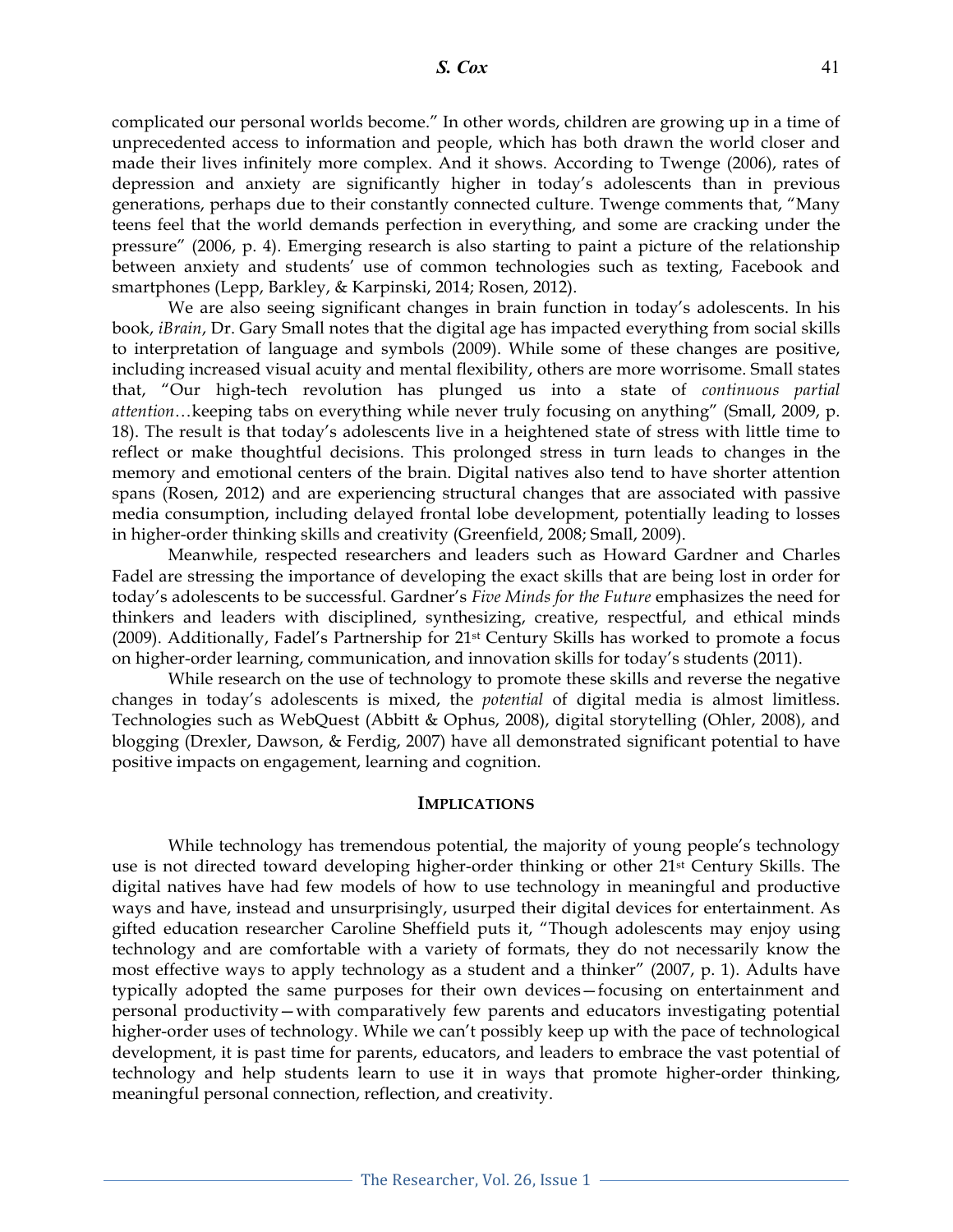We must also recognize that technology is only a small part of the answer of how to engage the digital mind. An examination of the skills that are declining and the mental struggles that are increasing in today's youth reveals that the development of intrapersonal and interpersonal skills must also be a priority. Additionally, the marked increase in learner diversity—from learning disabilities to cultural differences—suggests a strong need for more visual and active learning approaches in our classrooms.

## **RESEARCH INTO PRACTICE**

#### **TECHNOLOGY**

Though educators have been integrating technology into their classes to some degree for decades, the digital age and the Common Core both require that we examine our uses of technology and adopt those that help students develop critical 21st Century Skills. The era of "technology for technology's sake" is long past, and educators must become informed advocates for technologies that help students reach core objectives and think and communicate effectively. Students must learn to use technology to discover, synthesize, represent, and present information. And though the tools we might use change on an almost daily basis, those skills and objectives remain the same.

Technologies to help them do these things vary from simple tools to complex models of instruction. As mentioned previously, WebQuest—an inquiry-based model of instruction dating to 1995—has tremendous potential for engaging the digital mind. Research on the WebQuest model has been mixed, as most technology integration research is, but a metaanalysis of numerous studies demonstrates that this approach can increase motivation, improve collaboration, and promote higher-order thinking, when done thoughtfully and correctly (Abbitt & Ophus, 2008). Effective WebQuests should include an authentic task, question, or problem, leverage outstanding online resources, incorporate face-to-face discussion and collaboration, emphasize synthesis and reflection, and promote creativity through a real and meaningful project.

The Flipped Classroom model, originated by classroom teachers Jonathan Bergmann and Aaron Sams, is also beginning to show some promise. This model *flips* the lecture-inclass/homework-at-home model of traditional schooling. Instead, students engage in instructional activities at home, typically in video form, and complete homework and projects in the classroom. The idea behind the Flipped Classroom model is that it allows teachers to actively engage with students in the classroom rather than stand at the podium transmitting information. These two models can also be blended together, using the WebQuest structure and online components as the *flip* and saving class time for collaboration and creation with active support from the teacher.

Blogging has shown tremendous potential as a tool for collaboration, writing and reflection, all of which are vital and endangered skills for digital learners (Drexler et al., 2007). Podcasting, vidcasting, and wikis also show similar promise and have the added bonus of providing differentiation opportunities for students who are not strong writers or who benefit from collaborative communication. And digital storytelling has proven itself as an extraordinarily powerful medium, both for demonstrating understanding and for developing interpersonal understanding (Ohler, 2006; 2008). For example, a recent study revealed that the use of digital storytelling as part of a unit on stereotypes and labeling significantly increased students' empathy (Bayles, 2013).

The exact tool that an educator uses to create a WebQuest or Flipped Classroom, or to have his or her students create a blog, podcast, vidcast, wiki, or digital story, doesn't matter.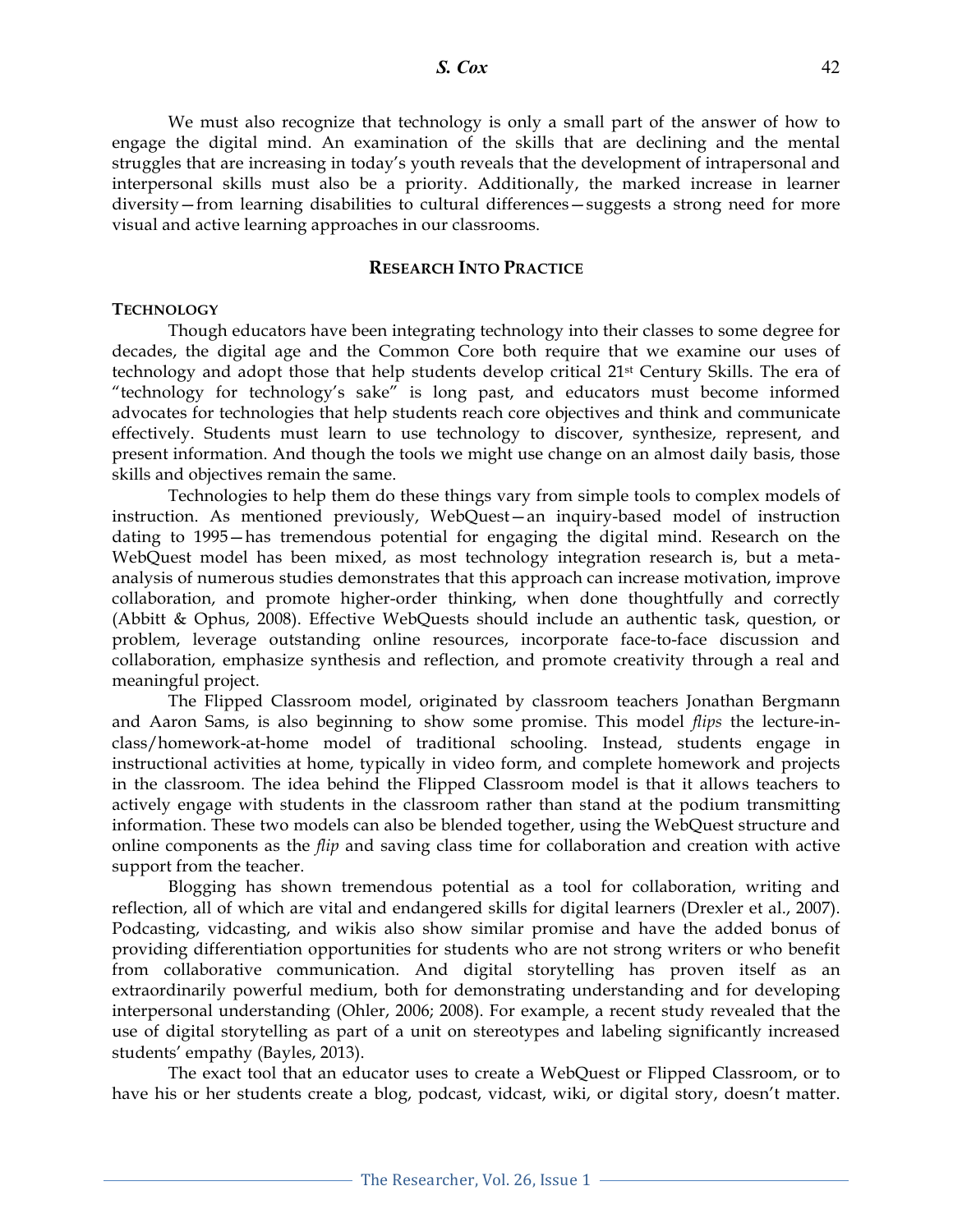What matter are the skills that students develop through these instructional and assessment methods and the increases in engagement and motivation that can arise when they are used.

### **PERSONAL LEARNING ENVIRONMENTS**

While technology can be a motivating factor in the classroom, adolescent egocentrism also dictates that they are most highly motivated when the content being presented is relevant to them. Personal Learning Environments (PLEs) provide students with the opportunity to learn in a way that works best for them. PLEs can take many forms, from individually paced required content to free exploration of topics of interest. Some schools are embracing a 90-10 or 80-20 model that allows students some time each week (10-20%) to choose and pursue individual learning topics, for example. There are numerous resources available to support such innovative approaches to learning (Renfro, 2013).

# **ADDITIONAL STRATEGIES**

While technology and PLEs are excellent avenues for engaging today's learners, we must also remember that traditional classroom pedagogies are still extremely important. In order to combat students' declining emotional intelligence and social skills, instruction must incorporate opportunities for interpersonal interaction, including group work, team-based learning, class discussion and debate. We must also be careful, however, to allow time for personal reflection. In order to improve students' metacognitive and self-regulatory abilities, and to engage our more intrapersonal learners, we need to integrate activities like journaling/blogging, task analysis, goal setting, personal application and self-assessment. Today's learners also respond more strongly to active and visual learning opportunities, which emphasizes the need for both teacher- and student-created imagery to reinforce course concepts as well as in-class activities that allow students to move and/or engage with concepts in a hands-on/minds-on learning environment.

Finally, we must remember that our students' social and cultural environment seems to contribute to increases in anxiety, and that they are in a period of brain development that can often result in a struggle to engage with the more abstract content found in middle and high school classes. While we in no way want to lower the expectations we have for our students, we may need to provide more support for students' learning. When students have appropriate support, they are able to achieve more and their anxiety is reduced. Technology can help us provide this support, as we can post information and resources on class websites, use a flipped model to allow us to scaffold students' in-class efforts, and even create individual learning environments. Of course, there are a lot of traditional supports that are extremely beneficial, as well, such as peer mentoring, clear assignment descriptions, and differentiated instruction.

# **CONCLUSION**

So how do we engage digital minds? It may be surprising to note that a lot of the suggestions for motivating and teaching today's adolescents look a lot like good teaching. While digital minds seem to demonstrate some differences from their pre-technology counterparts, they are not completely unrecognizable. Therefore, interaction, reflection, active learning, and scaffolding are all still extremely important. Technology is simply another tool that we have to do all of these things, but teachers must embrace it and explore how it can best be used with their content and their students to promote higher-order thinking and creativity.